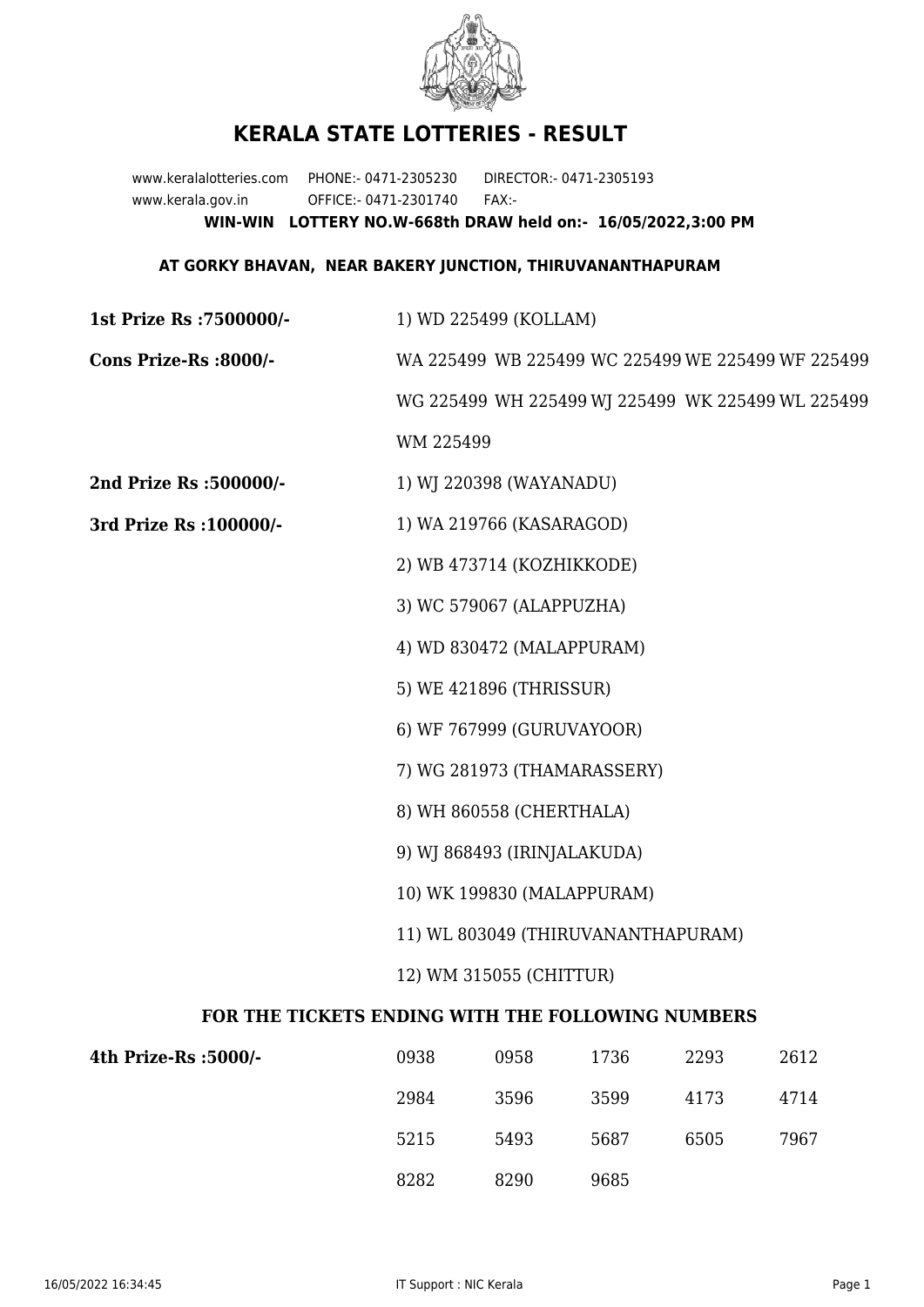| 5th Prize-Rs : 2000/- | 1646 | 2362 | 3235 | 3673 | 5419 |
|-----------------------|------|------|------|------|------|
|                       | 7000 | 7089 | 7653 | 8176 | 9683 |
| 6th Prize-Rs : 1000/- | 1413 | 3482 | 3607 | 3641 | 3708 |
|                       | 4833 | 4931 | 5385 | 7488 | 7649 |
|                       | 8420 | 8887 | 9381 | 9406 |      |
| 7th Prize-Rs :500/-   | 0263 | 0282 | 0417 | 0470 | 0532 |
|                       | 0625 | 0741 | 0810 | 0867 | 0878 |
|                       | 0976 | 1055 | 1124 | 1189 | 1199 |
|                       | 1248 | 1394 | 1414 | 1846 | 2029 |
|                       | 2409 | 2555 | 2615 | 2837 | 2974 |
|                       | 3074 | 3098 | 3138 | 3268 | 3451 |
|                       | 3973 | 4089 | 4415 | 4568 | 4666 |
|                       | 4755 | 4803 | 4939 | 4948 | 4953 |
|                       | 5087 | 5339 | 5434 | 5549 | 5816 |
|                       | 5858 | 6011 | 6053 | 6165 | 6226 |
|                       | 6388 | 6428 | 6437 | 6563 | 6703 |
|                       | 6757 | 6797 | 6928 | 6950 | 7015 |
|                       | 7081 | 7171 | 7176 | 7296 | 7805 |
|                       | 7819 | 7944 | 8178 | 8216 | 8672 |
|                       | 8773 | 9021 | 9081 | 9129 | 9494 |
|                       | 9517 | 9608 | 9620 | 9648 | 9753 |
|                       | 9758 | 9884 |      |      |      |
| 8th Prize-Rs : 100/-  | 0057 | 0131 | 0148 | 0410 | 0818 |
|                       | 0898 | 0945 | 0996 | 1025 | 1109 |
|                       | 1242 | 1362 | 1477 | 1618 | 1675 |
|                       | 1703 | 1794 | 1876 | 2007 | 2077 |
|                       | 2102 | 2488 | 2598 | 2831 | 2863 |
|                       | 2901 | 2958 | 3035 | 3141 | 3161 |
|                       | 3224 | 3234 | 3256 | 3412 | 3432 |